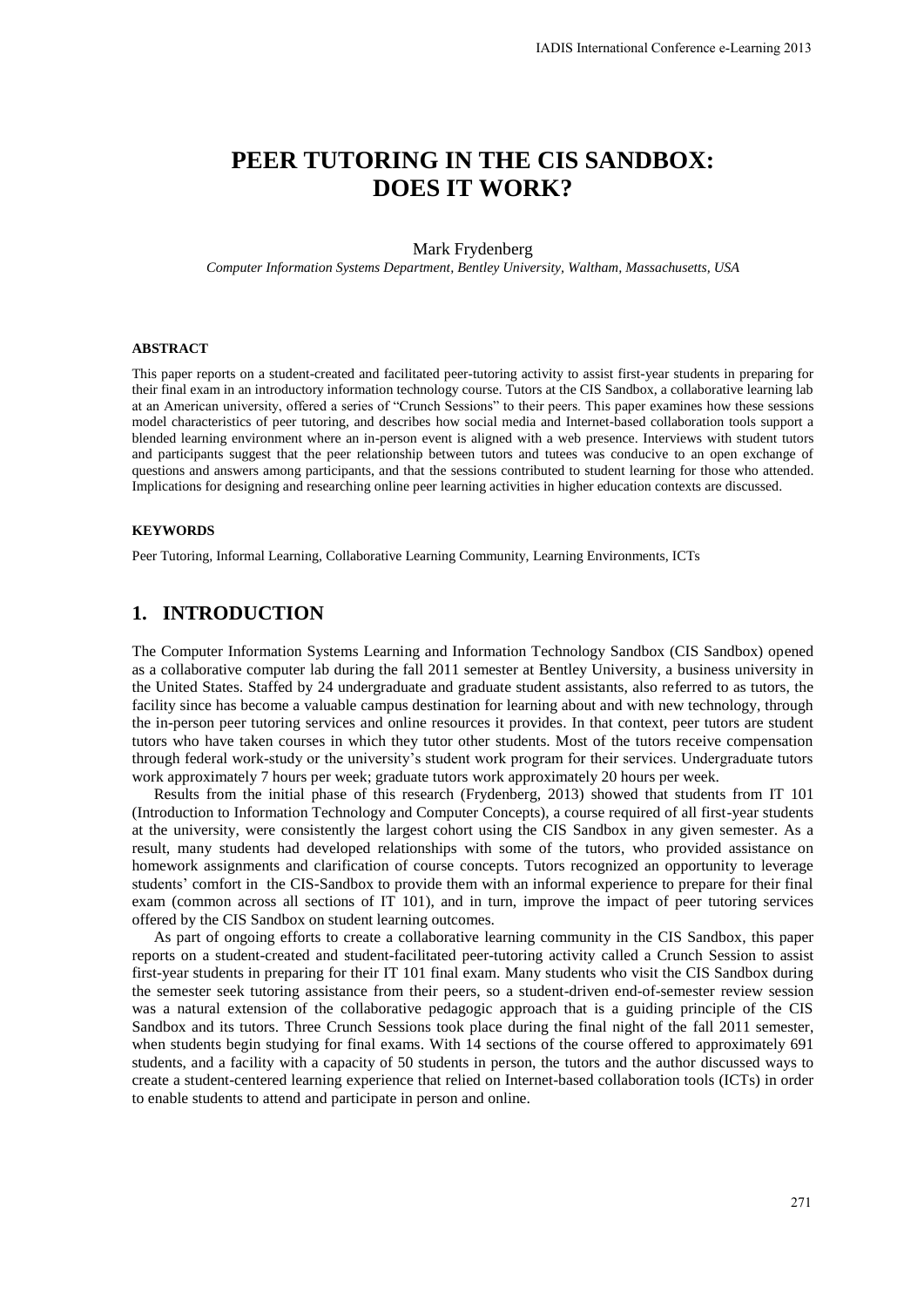This practitioner study reports on a second phase in the evolution of the CIS Sandbox, describes a peertutoring activity, presents a model for its implementation, and qualitative evaluation results that indicate its effectiveness in promoting student learning.

# **2. SOCIAL MEDIA AND PEER TUTORING**

Peer tutoring and other aspects of peer learning have shown to be effective model for learning and engagement (Jackson & Bruegmann, 2009), (Topping K., 2005). Distinctions among styles and implementations of peer learning exist in the literature. Peer tutoring is an approach in which one student instructs another on material in which the first is an expert and the second is a novice (Topping, 2005).

Most peer educational techniques are structured around carefully defined social roles and procedures (Damon & Phelps, 1989, p. 10). While Damon and Phelps recognized this was the case for primary school learning environments in an age where Internet access in classrooms was unlikely and online social networks were not invented yet, their observation that peer learning has a social component can be extended to incorporating social media and collaboration tools in higher education learning spaces as is evident today. Previous practitioner studies have investigated peer tutoring and instruction through video podcasting (Frydenberg M. , 2008), blogs (Davi, Frydenberg, & Gulati, 2007) and collaboration tools and social media (McLoughlin & Lee, 2007), (Rourke & Anderson, 2002), (Wheeler, 2009). Approaches to peer learning in the CIS Sandbox build upon these techniques.

"Peer tutoring emulates the traditional teacher-student relationship in which one party transmits expertise to another. The teaching party knows the answers and, through explanation and drill, tries to communicate them to the learning party." (Damon & Phelps, p. 11)

Peer tutoring is beneficial to those who are tutored as well as to the tutors themselves. (Topping K. J., 1996) Entrusting tutors to work with students "imparts to them a message that is likely to bolster their enduring confidence in themselves and interest in intellectual achievement." (Damon & Phelps, p. 17) Jackson and Bruegmann (2009) found that knowledgeable and skilled individuals increase the skill and knowledge of those with whom they interact.

 With the introduction of distance education and online communities, software for managing peer learning, and intelligent tutoring systems, "...information technology has begun to permeate peer learning" (Topping K. , 2005, p. 642). Research in higher education contexts shows that contributing to learning communities through social media tools such as collaborative editing is becoming "a 'new' learner-centered pedagogy" that promotes learner-driven content creation and collaborative knowledge building (McLoughlin & Lee, 2008).

Milne (2007) claims that from the ubiquity of social media, the Internet, and other technology developments has emerged an "interaction age" where collaboration is expected, and both formal and informal learning spaces must be designed to support these interactions. Such collaborative peer learning extends outside the classroom using ICTs to enhance dynamic peer-peer interactions in addition to peer-tutor interactions. These increased personal and virtual interactions can sustain and nurture a learning community (Nunes, McPherson, Firth, & Gilchrist, 2002).

Taking these prior research findings forward, the integration of social media and ICTs in a CIS Sandboxsponsored Crunch Session prior to final exam week would contribute to refining our pedagogic possibilities and help sustain a collaborative learning community.

Given alternatives in peer tutoring techniques and approaches, and student desires to be active participants in their own learning, these questions emerged as part of this study to design, implement and evaluate a student-facilitated peer-learning session:

- Will attending a student-centered, peer-tutor facilitated Crunch Session help to prepare students for their final exam?
- How can the use of Internet-based collaboration tools create a virtual collaborative learning space to support an in-person peer-facilitated learning session?
- How will tutors and attendees react to such a student-centered, peer-facilitated learning session?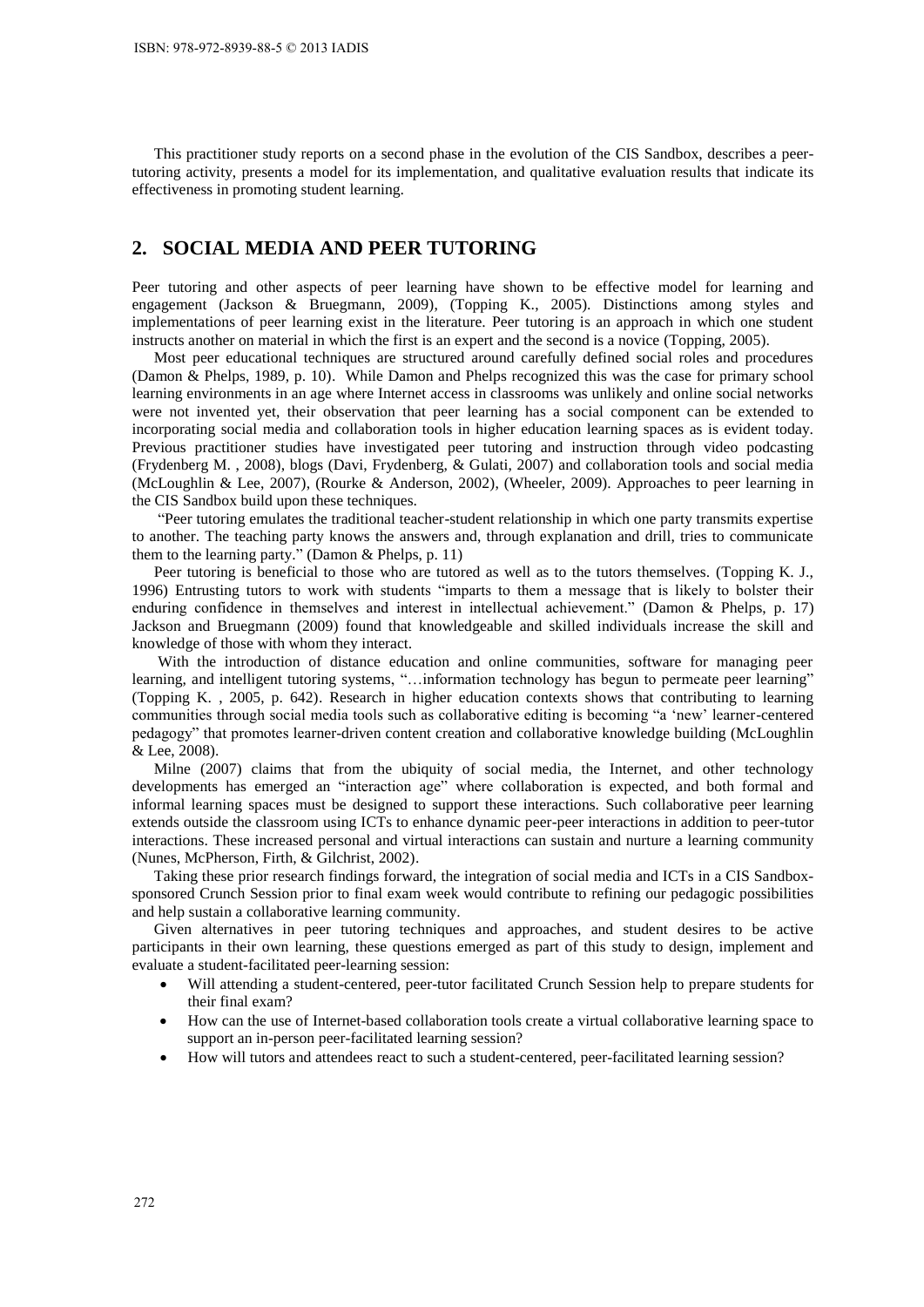# **3. CREATING AN IT 101 CRUNCH SESSION IN THE CIS SANDBOX**

IT 101 (Introduction to Information Technology and Computing Systems) is a first-year required course for all students at Bentley University, in Waltham, MA. The course introduces students to technology concepts such as using the World Wide Web, hardware and software, operating systems, storage, creating web pages, wireless networking, multimedia, and problem solving skills using Excel. Bentley University offered 14 sections of IT 101 during the Fall 2012 semester to approximately 691 students, as evidenced by the number of final exam scores on record.. This is the number of students for whom a final exam score is on record. In addition to specific assignments created by their instructors, students across all sections complete ten standard assignments during the semester and take a common final exam.

The CIS Sandbox is a computer lab aligned with an online presence. Prior research focused on its physical renovation and use of social media tools to create an open, social, and collaborative learning space (Frydenberg M. , Aligning Open, Physical, and Virtual Spaces in the CIS Sandbox, 2013). The facility features several collaborative work areas, a lounge area with soft seating for informal conversation, a wallmounted Google TV and gaming equipment, an interactive whiteboard, a large projector to facilitate grouplearning activities, and bright colors painted on the walls that create a warm atmosphere. This facility replaced a traditional computer lab, whose layout included dozens of computers flanked around the perimeter of a dark room in a basement corner of an academic classroom building (Frydenberg, 2013).

During a brainstorming conversation about ways the CIS Sandbox tutors might assist IT 101 students in their final exam preparation, one tutor proposed holding three one-hour long, back-to-back Crunch Sessions in the CIS Sandbox. Figure 1 shows a Crunch Session process in progress. Students gather at collaborative stations to view the student facilitator's screen also displayed on the interactive whiteboard, on each monitor in the room, and on some student laptops. The facilitators projected additional images, such as the Crunch Session logo, on the back wall, to create an immersive experience.



Figure 1. An IT 101 Crunch Session in progress.

In an interview after the Crunch Sessions took place, a student facilitator and organizer reflected on his pedagogic vision for this event that builds on the core tutoring services of the CIS Sandbox:

"A first for the CIS department, and most likely the university, this session would be run entirely by undergraduate tutors and graduate students in the CIS Sandbox. Students often came to us during the semester to explain concepts that they do not quite understand. We wanted to conduct our review session for the final exam the same way. We want the session to be entirely question driven and will advertise it as such. We will prepare a series of documents to reference when answering questions as well as a reserve bank of questions in case the session goes silent."

These sentiments form the basis of the first phase (needs analysis and goal-setting) of a three-phase model for designing, implementing, and evaluating a Crunch Session process as shown in Figure 2.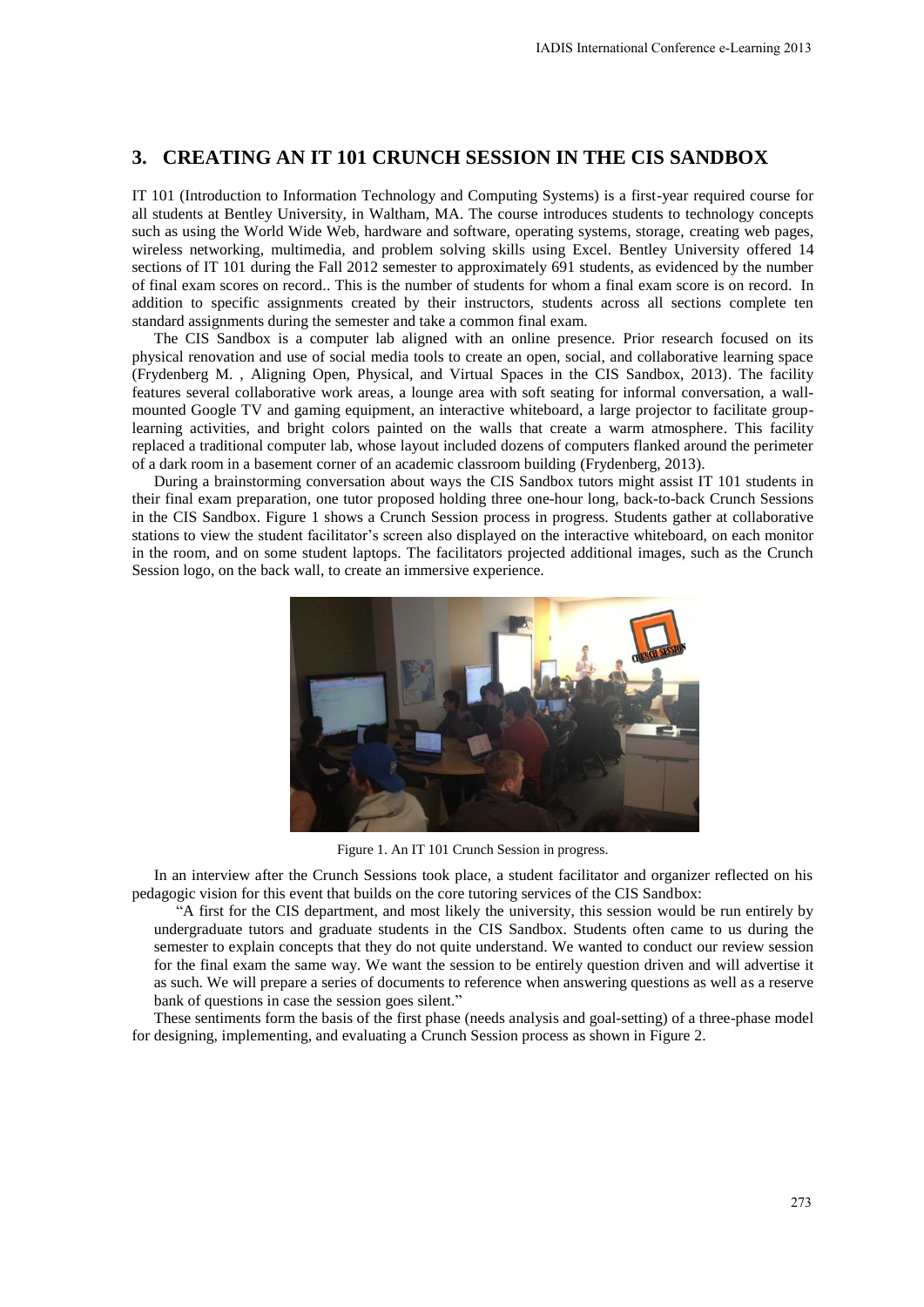

#### 3 Phase Practitioner Research Process Model To Design, Implement & **Evaluate Peer-tutoring Crunch-Sessions In The CIS Sandbox**

Figure 2. A Model for Planning Peer-Facilitated Crunch Sessions.

Because the tutors are students themselves, they know what types of review opportunities their peers will find most beneficial. Marketing and publicizing the sessions to generate interest was equally as important as planning their content. Promoting, facilitating, and supporting the Crunch Sessions relied on a variety of collaborative and social networking tools to engage students online and in person, before, during, and after the event. Phase 2 (planning and implementation) involved determining Internet-based collaborative and social media technologies that would raise social awareness about the event, allow students to register, and collaborate to create learning artifacts through the form of sharing questions, even before the event began. Phase 3 of the model urges students and their tutors to reflect on outcomes and artifacts of learning in order to determine the success of the Crunch Sessions. After the sessions, student tutors posted additional questions asked at the session, and photos of attendees on the CIS Sandbox blog and Facebook page.

The use of social media and Internet-based collaboration tools in peer learning situations can help to define social roles and procedures for creating and sharing knowledge. The use of social media technologies for peer tutoring extends Damon and Phelps 1980's observation that "such interactions encourage .... active involvement in reasoning, problem solving, and the social exchange of ideas" (Damon & Phelps, p. 17) into a context of socially connected networked learners. Prior to the event, student tutors promoted the event on the CIS Sandbox blog, and on Facebook. The blog linked to an events page on Facebook, where students could inform their peers that they were attending. Eventbrite, an event management service, allowed students to reigster, and managed a waiting list. The student organizers recognized the need for these sessions to be student-driven, and made these intentions clear on the Crunch Session Eventbrite page, shown in Figure 3(a), where they admonished their peers, "No Questions = Lame Session." When students registered, the Facebook and Eventbrite sites invited them to submit questions on Stixy. Stixy is a popular ICT for sharing documents, photos, links, and notes with a group. Students could review the Stixy board, see questions posted by their peers, add comments, or post their own questions anonymously before the session started. The online sticky board created a forum for students who might otherwise be intimidated about asking questions in person during the session. This also allowed the student facilitators to prepare to provide review materials related to these questions. Figure 3(b) shows a section of the Stixy board containing student questions.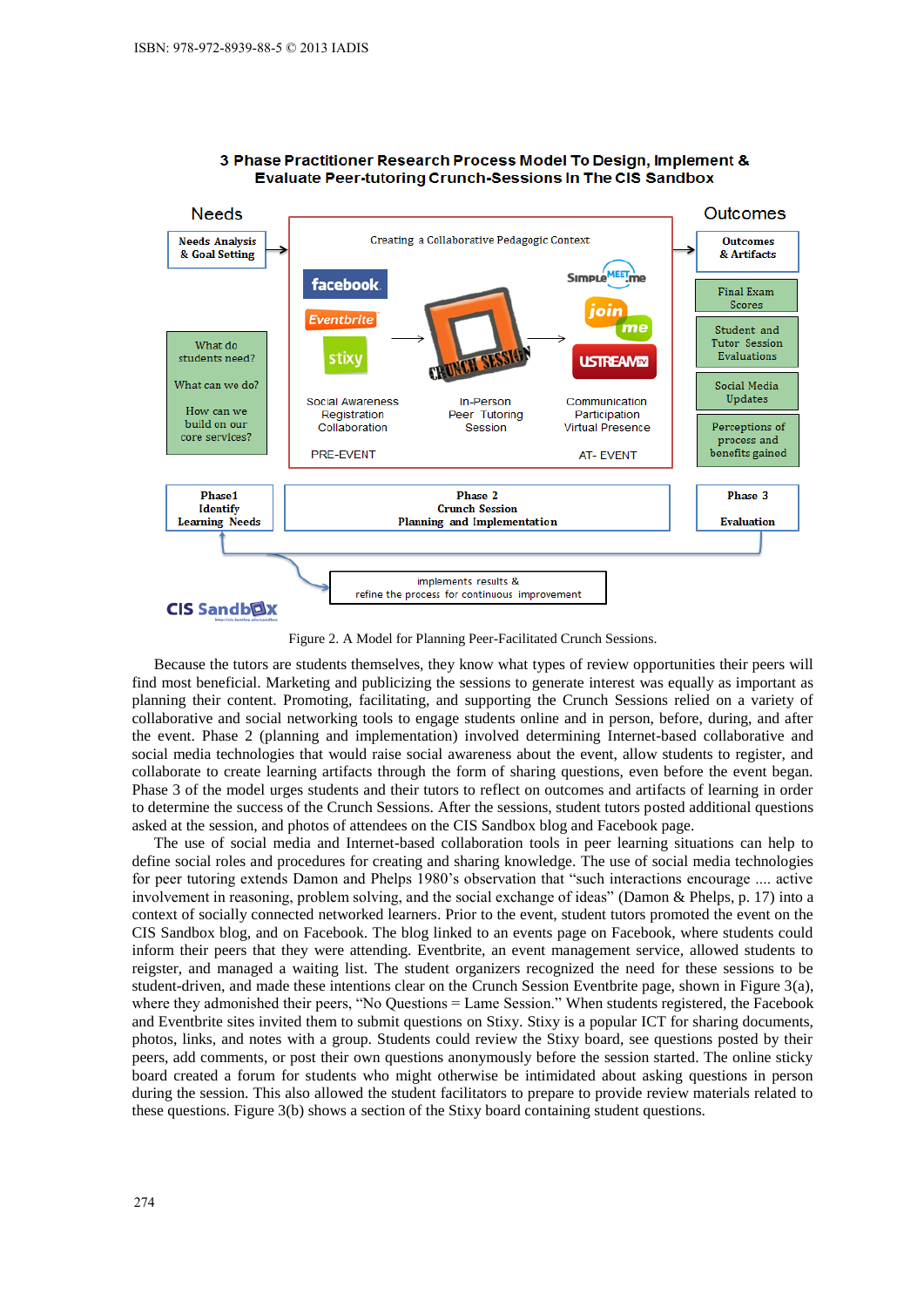

Figure 3. (a) Eventbrite promotes the student-driven session and encourages students to submit questions. (b) Students contribute questions on Stixy prior to the Crunch Sessions.

At the event, participants communicated with the student facilitators via simplemeet.me, a browser-based chat room. The student facilitators chose this tool because students can easily connect without needing to create an account on another messaging service. The student facilitators discussed having students submit questions and comments via Twitter using a common event hashtag, but were concerned that some of their peers might not have an account on that online social service.

To ensure that participants could see the presenter's screen throughout the session, the student organizers configured join.me, a free screen-sharing application, to share the presenter's screen on each of the large screen monitors, interactive whiteboards, and Google TV in the CIS Sandbox. They also provided the access code for students to be able to view the presenter's screen on their own laptops, tablets, and smart phones.

For the benefit of those who could not attend in person, one of the Crunch Sessions was recorded and streamed over the Internet using UStream.TV, a free web-based video streaming service.

### **4. PRELIMINARY FINDINGS**

This section highlights preliminary findings from the evaluation, which offer an initial snapshot of the effectiveness of this approach. In reflecting on qualitative and quantitative data related to the IT 101 Crunch Sessions and CIS Sandbox usage during the fall 2012 semester, the discussion considers the following artifacts:

- a voluntary online survey, offered at the end of the semester, to all IT 101 students after completing their final exam
- attendance information obtained from student "swipe-ins" throughout the semester,
- interviews with students who attended the review sessions and tutors who planned them
- final exam grades from students in all sections of the course

This data offers a preliminary understanding of student experiences at the CIS Sandbox and during the Crunch Sessions. Students who visit the CIS Sandbox swipe in with their ID cards; 4082 swipes from 1415 unique visitors were recorded during the fall 2012 semester. Based on forms that tutors complete logging their tutoring activities, it was determined that approximately half of the tutoring that takes place is with first year students seeking assistance in their IT 101 classes.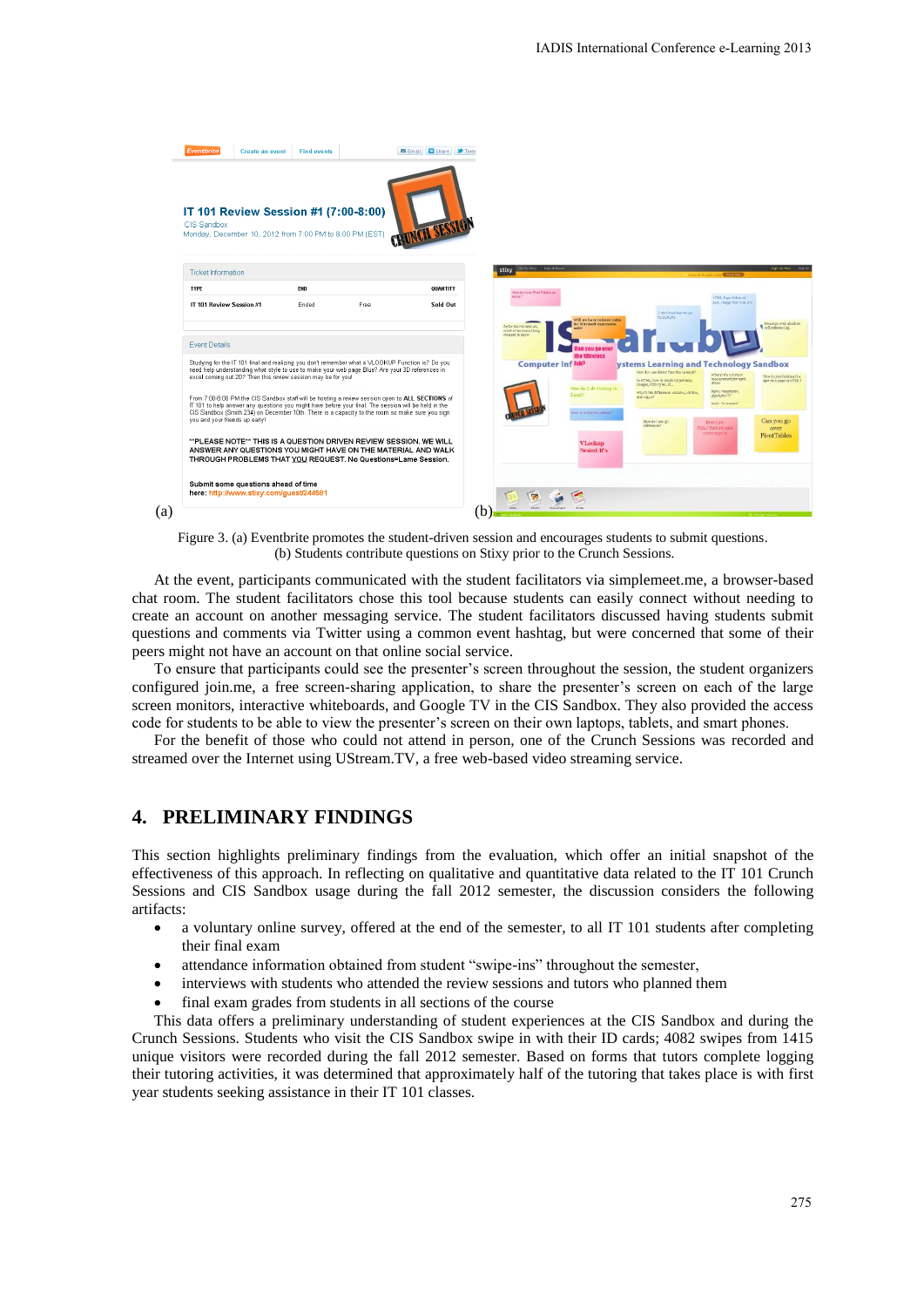### **4.1 Quantitative Reflection**

The following discussion summarizes findings from student surveys. 302 IT 101 students (132 female, 170 male) completed an end-of-semester survey asking about their use of the CIS Sandbox during the Fall 2012 semester. Of those, 200 students came to the CIS Sandbox seeking help with IT 101. 82 students said they never went to the CIS Sandbox, citing the most common reason that "I didn't need help, I knew what I was doing" (61 students) or they got help from classmates or friends.

116 of the students who responded revealed that they sought help on their Excel exercises; 89 students sought tutoring on their web assignment. 120 students say they visit once or twice a semester; 56 students visit at least monthly; 18 students visit at least weekly.

Online registrations from Eventbrite showed that 120 students enrolled in IT 101 signed up to attend a Crunch Session in person. Usage stats showed that the video received 40 views. Of those who attended the Crunch Sessions, all students who responded to a survey strongly agreed that they attended because they thought doing so might help them get a better grade on the final exam. 83% said they brought their computers to work through the problems that the peer tutors presented.

A first examination of final exam scores of students who attended the Crunch Sessions compared to those who did not shows that students who attended had a slightly higher average and median score over those who did not attend. 75.68% of session attendees scored in the 80% to 100% grade range on the final exam, compared with 66.23% of those who did not attend, whose final exam scores were in that grade range. 67.25% of all students who took the exam scored 80% or higher. It is important to note this difference is not statistically significant for a variety of reasons: Students self-selected to attend or not to attend the Crunch Sessions based on their subjective perceptions of whether or not attending would be useful to them. Some did not attend because they felt they were good students and did not need additional help. Others who considered themselves "good" students may have chosen to attend for more social than academic reasons. Finally, the capacity of the physical space in the CIS Sandbox could not accommodate all students to attend in person, even if they wanted to, creating unequal review experiences for various groups.

#### **4.2 Qualitative Reflection**

Student tutors and student participants participated in interviews regarding their experiences as facilitators and attendees of the Crunch Sessions shortly after the sessions were held. One tutor described how he prepared to facilitate a Crunch Session, citing how he researched the most commonly asked questions from reports of peer tutoring sessions in the CIS Sandbox that tutors complete throughout the semester:

"In preparation for the session, we carefully observed trends in tutor reports that were submitted throughout the year to see what concepts most students were coming in for. In the case of Excel, we would start with explaining the concept of a VLookup function, which often was difficult for students to grasp. We reviewed the example that they were used to from their classroom experience and also created an entirely new example and walked through it until there were no more questions."

Rourke and Anderson (2002) have identified roles for establishing a teaching presence in peer-led online discussions, including instructional design, facilitating discourse, and direct instruction. Comments from a student facilitator sharing his sense of the room as the sessions began recognized these roles:

"The room was packed and it definitely had the feeling of an informal learning session. With the chat widget on the white board and not a professor in sight, students were relaxed and more prone to ask questions that they might have thought someone would ridicule them for in a classroom environment. Often times you could see students move forward in their seats during certain questions as if they were waiting for someone else to ask it, and not a single student snickered or laughed; there were no wrong questions here. Everyone was in the room to learn from students who were currently in the class or who had already taken the class.

The sessions all began awkwardly, with moments of silence. Because we were students ourselves we knew what it was like to be at a review session, not wanting to appear 'stupid' for asking a question that was probably covered in class... After the first example, however, students were much more apt to ask a question or look for a clarification. The remainder of the session ran quite smoothly until there were no more questions. Usually as time went on students became more focused and attentive. As students see the value that their tutors bring, they are much more likely to treat us as a resource as well as a peer, unlike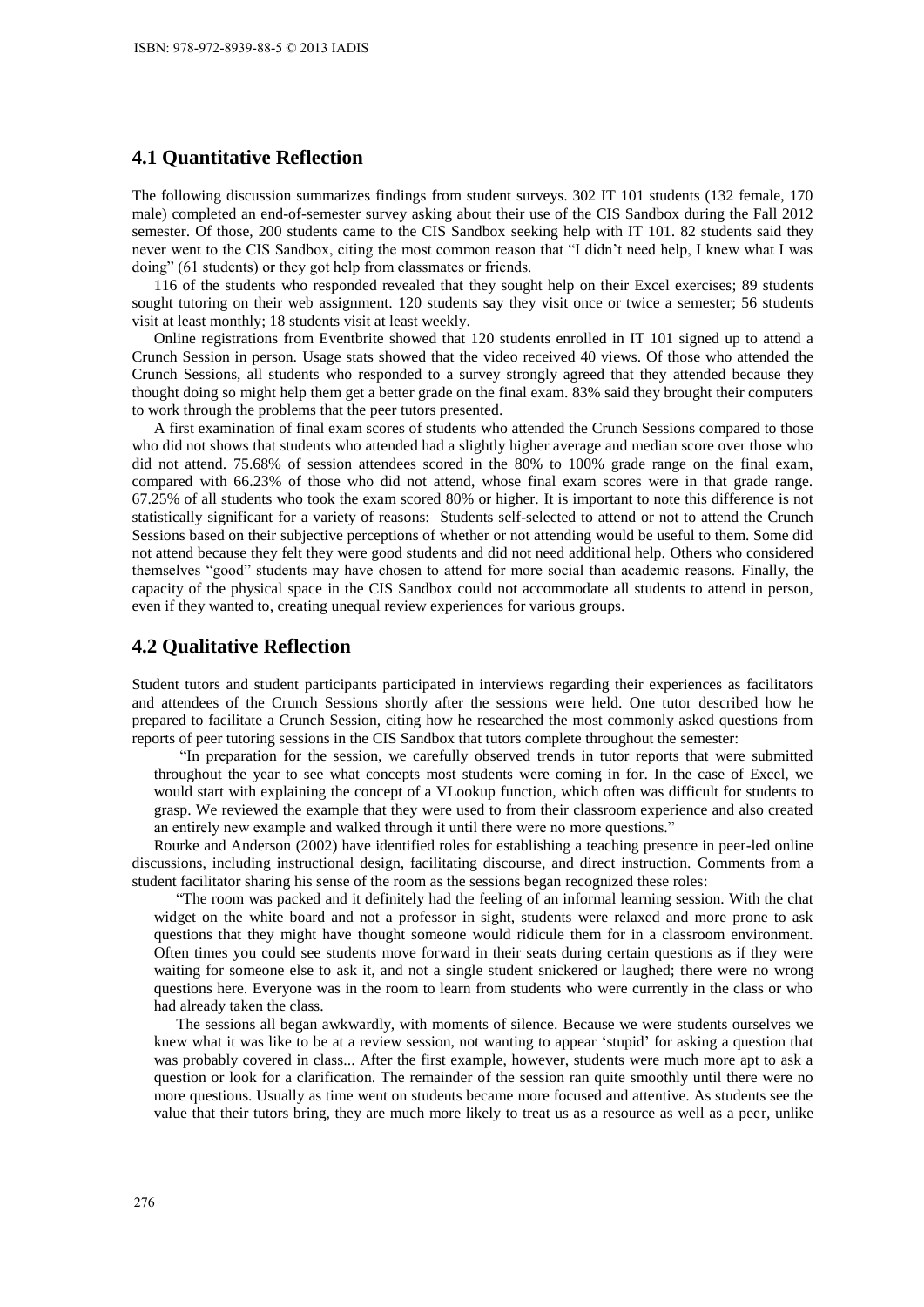the student-professor relationship. Also, because there is the mentality that 'we're all in this together,' students felt like they were being fed secret details or inside information because they were learning from other students like themselves."

Finally, tutors reflected on how they might know if the sessions were successful: "We weren't looking to teach new concepts or to make students unlearn something and relearn it a different way. We were looking to clarify areas where students had a small gap in their knowledge, or needed something explained again. There were very few questions at the conclusion of the event. We saw students work through problems and obtain the correct answers. We were satisfied."

# **5. DISCUSSION AND NEXT STEPS**

ICTs played a role in all aspects of the Crunch Sessions. The Crunch Sessions' success relied on motivated and tech-savvy tutors who were able to introduce the use of ICTs to facilitate interaction among participants before, during, and after the sessions.

Prior to the in-person session, students relied on social networking applications to get information and sign up. They prepared by taking online quizzes, reviewing resources on the CIS Sandbox blog, and submitting questions anonymously to an online sticky board.

During the sessions, to accommodate a large number of students in a small space, students entered their questions in the chat window as demos took place. Presenters returned to those questions to ensure they answered them adequately. The chat window served as a "parking space" for students to ask questions as they thought of them, without disrupting or interrupting the demonstration in progress. The use of web-based communication tools helped to create an in-person environment that was immersive, inviting, and conducive to learning.

After the sessions, a video posted online allowed students who wanted additional review, or who were unable to attend in person, the opportunity to learn at their own pace.

While designed for technology-based courses, the Crunch Session approach extends to other areas such as mathematics, where problem solving in small groups is beneficial. Screen sharing technology is beneficial in courses that rely on students gaining proficiency in software applications, while the use of chat, and ICTs for promoting the sessions and gathering questions ahead of time are applicable across several disciplines.

The success of the first IT 101 Crunch Session inspired other tutors to offer similar review sessions to their peers for additional courses in future semesters. After hearing about the sessions, CIS instructors weighed in on ways to improve them, and tutoring in general, in order to promote critical thinking and problem solving. One instructor commented on the potential value of frequent review sessions:

"I've heard about the IT101 review session and I'm very happy for student-led efforts in learning. We have to be careful though not to reduce it to 'here's how you do your next homework' type sessions. There are several practice problems that we do in class, sometimes quite a few students don't manage to finish those…What if the [tutors] ran regular sessions helping students either finish the practice problems from class, or even doing another practice problem?"

# **6. CONCLUSION**

Students found the format, timing, and ICTs used in the Crunch Sessions to be helpful and engaging, and that the use of social media and Internet-based collaboration tools contributed to the learning experience. These students' remarks were typical: "the IT 101 Crunch Sessions really helped. I liked the idea of chatting, where people could ask questions to assistants." Said another student, "The review session was really helpful and went over the things I didn't know how to do."

The IT 101 Crunch Sessions met an identified student need, and aligned a three-phase participatory research process model with the goal of building a collaborative learning community in the CIS Sandbox by involving students as co-designers of pedagogic practices. Students worked to create a peer-facilitated learning environment that extends their roles as peer tutors. Based on these encouraging early results, it appears that the model works. Further research will be necessary to ascertain the impact of peer tutoring combined with the use of ICTs at future Crunch Sessions for information technology students.